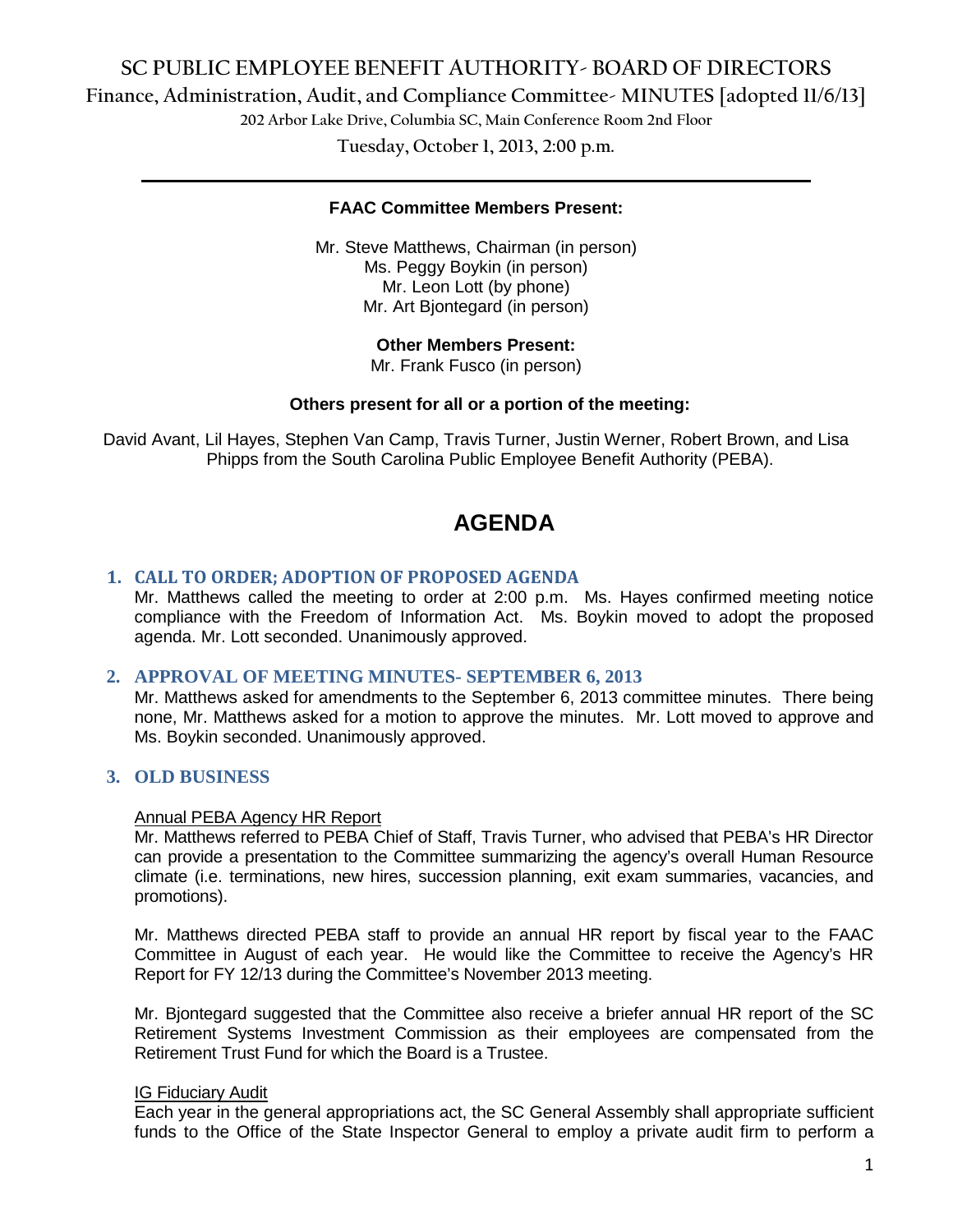# **SC PUBLIC EMPLOYEE BENEFIT AUTHORITY- BOARD OF DIRECTORS**

### **Finance, Administration, Audit, and Compliance Committee- MINUTES [adopted 11/6/13]**

**202 Arbor Lake Drive, Columbia SC, Main Conference Room 2nd Floor**

**Tuesday, October 1, 2013, 2:00 p.m. \_\_\_\_\_\_\_\_\_\_\_\_\_\_\_\_\_\_\_\_\_\_\_\_\_\_\_\_\_\_\_\_\_\_\_\_\_\_\_\_\_\_\_\_\_\_\_\_\_\_\_\_\_\_\_\_\_\_\_\_\_\_\_\_\_\_\_\_\_\_\_\_**

fiduciary audit on the South Carolina Public Employee Benefit Authority (PEBA) and the South Carolina Retirement Systems Investment Commission (RSIC). PEBA Agency Interim Director, David Avant, reported that the Inspector General is in the process of creating two separate Request for Proposals (RFP) for private audit firms to conduct annual audits on each agency. The Fiscal Year 12/13 General Appropriation Act, by Proviso 117.126, directs \$700,000 to the Inspector General's office to be used for the FY 12/13 Fiduciary Audit of RSIC only. PEBA's fiduciary audit is planned to be completed once appropriations have been authorized by the General Assembly. There was discussion regarding the definition and purpose of a fiduciary audit. Staff was directed to provide SCRS's Fiduciary Audit completed in 2001, the RSIC survey results of fiduciary audit priorities, and continue to update the FAAC Committee on RSIC's fiduciary audit.

#### PEBA Education Policy [in notebook materials]

The Committee discussed amending the Education Policy to include the following components:

- Members shall participate in no less than eighteen hours of qualifying education training programs or conferences every two fiscal years.
- Each annual PEBA Board retreat will include six hours of qualifying education.
- Additional credit hours to be approved by the Chairman of the Board include, but is not limited to: attendance at educational training programs and conferences offered by organizations related to governmental retirement and insurance plans; attendance at training sessions provided by PEBA staff, consultants, and affiliates; and participation in professional continuing educational programs related to the member's qualifications to serve on the Board.
- Participation in educational training can be in person or by electronic means (webinars/ online training modules).
- Reimbursement of reasonable registration fees and travel expenses associated with continuing education is approved at the discretion of the Chairman of the Board.
- Reporting of education credits should be to the Chairman of the Board. Annual reports will be provided to each member's appointing authority. Failure to participate in required education credits will be reported to the member's appointing authority.

#### **Action:**

Mr. Matthews directed staff to incorporate the changes above and distribute the amended version to FAAC Committee members. Upon the favorable review of the amended version, the item will then be submitted to the Board for approval at the October 16, 2013, Board meeting.

#### **4. NEW BUSINESS**

#### 2014 PEBA Proposed Legislation [in notebook materials]

The Committee reviewed the following technical and substantive law changes to be presented to the General Assembly prior to the 2014 Legislative Session.

#### **Technical**

Section 1. Explanation: Amends Section 9-1-1085 to clarify that the differential between SCRS employer and employee contributions will be maintained at 2.9%. The current language could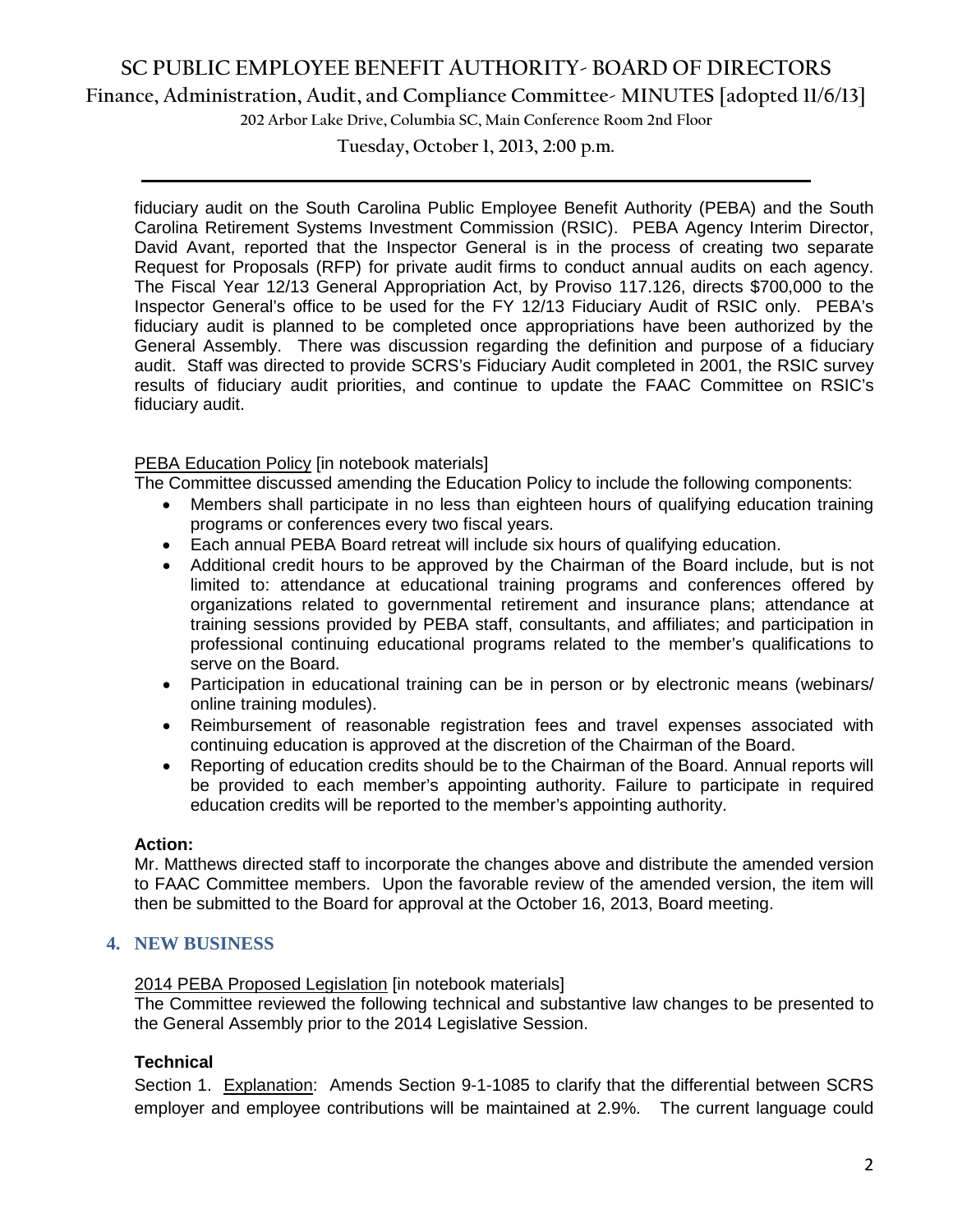# **SC PUBLIC EMPLOYEE BENEFIT AUTHORITY- BOARD OF DIRECTORS Finance, Administration, Audit, and Compliance Committee- MINUTES [adopted 11/6/13]**

**202 Arbor Lake Drive, Columbia SC, Main Conference Room 2nd Floor**

**Tuesday, October 1, 2013, 2:00 p.m. \_\_\_\_\_\_\_\_\_\_\_\_\_\_\_\_\_\_\_\_\_\_\_\_\_\_\_\_\_\_\_\_\_\_\_\_\_\_\_\_\_\_\_\_\_\_\_\_\_\_\_\_\_\_\_\_\_\_\_\_\_\_\_\_\_\_\_\_\_\_\_\_**

permit increased employee contributions beyond the 2.9% differential, which was not the intent of the legislation.

The FAAC Committee recommended **deleting** this section.

Section 2. Explanation: Amends Section 9-11-225 to clarify that the differential between PORS employer and employee contributions will be maintained at 5%. The current language could permit increased employee contributions beyond the 5% differential, which was not the intent of the legislation.

The FAAC Committee recommended **deleting** this section.

Section 3. Explanation: Amends Section 1-11-770(A) to return the 211 program to the Budget and Control Board. There was no intent to move the 211 program, which has never been part of either the retirement or insurance functions of the Budget and Control Board. PEBA has no responsibilities for the operation of the 211 program.

The FAAC Committee recommended **approval** of this section.

Section 4. Explanation: Amends the interest payment section of SCRS, JSRS, GARS and PORS to provide that interest would be paid on an inactive account in these systems if the member is prohibited from withdrawing their contributions from the account because of other provisions of law. For example, a member could not withdraw contributions from an inactive account if the member has an account in a correlated system or the ORP.

The FAAC Committee recommended **approval** of this section.

# **Substantive**

Section 1. Explanation: Amends Section 9-4-10 to stagger Board terms. Six Board members will be appointed in odd-numbered years, and the remaining five Board members will be appointed in even-numbered years. All Board members would be appointed on July 1, 2014, but those six Board members to be appointed in odd-number years will serve a one-year term until July 1, 2015, so that their two-year terms will commence in an odd-numbered year.

Section 9-4-10 is further amended to provide for quarterly rather than monthly meetings.

Finally, Section 9-4-10 is amended to provide that PEBA's activities will be performed under the supervision of an Executive Director who will be appointed by the PEBA Board on and after January 1, 2014.

The FAAC Committee recommended **amending** this section as follows:

*Section 1. Explanation: Amends Section 9-4-10 to increase Board terms to three years from two years and to stagger Board terms. No Board member may serve more than two-*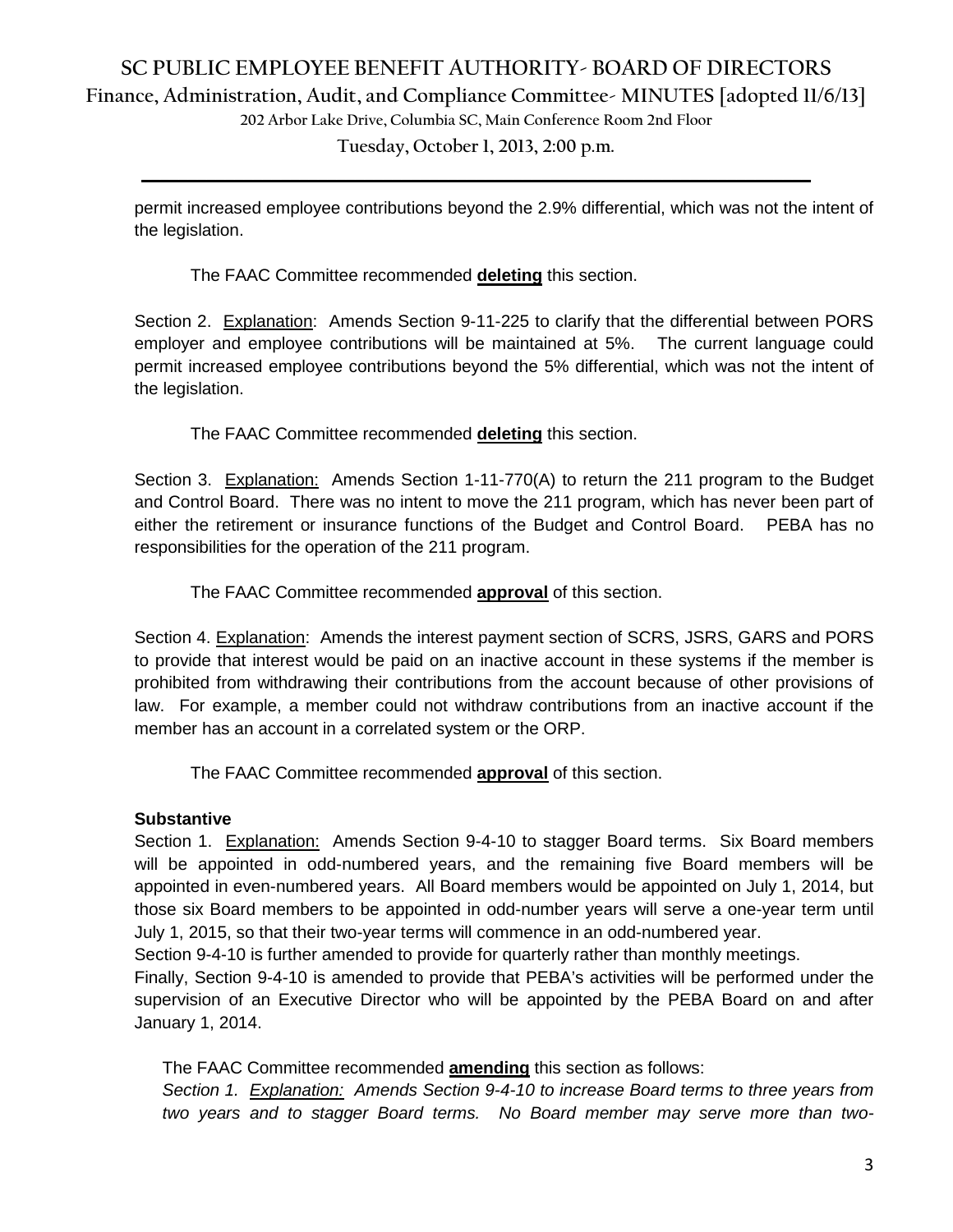# **SC PUBLIC EMPLOYEE BENEFIT AUTHORITY- BOARD OF DIRECTORS**

# **Finance, Administration, Audit, and Compliance Committee- MINUTES [adopted 11/6/13]**

**202 Arbor Lake Drive, Columbia SC, Main Conference Room 2nd Floor**

**Tuesday, October 1, 2013, 2:00 p.m. \_\_\_\_\_\_\_\_\_\_\_\_\_\_\_\_\_\_\_\_\_\_\_\_\_\_\_\_\_\_\_\_\_\_\_\_\_\_\_\_\_\_\_\_\_\_\_\_\_\_\_\_\_\_\_\_\_\_\_\_\_\_\_\_\_\_\_\_\_\_\_\_**

*consecutive terms. A Board member may sit out one three-year term and become eligible to serve again.*

*The Board positions are identified by number and are placed into three different Term cycles: Term A positions are appointed on July 1, 2014 for three-year terms.* 

*Term B positions are appointed on July 1, 2015 for three-year terms.*

*Term C positions are appointed on July 1, 2016 for three-year terms.* 

*Term A positions would serve an initial two-year term from July 1, 2012, until the later of June 30, 2014, or until their successors are appointed and qualify. Thereafter, Term A positions would have three-year terms.*

*Term C positions would serve an initial four-year term from July 1, 2012, until the later of June 30, 2016, or until their successors are appointed and qualify. Thereafter, Term C positions would have three-year terms.*

*Section 9-4-10 is further amended to provide for quarterly rather than monthly meetings.*

*Finally, Section 9-4-10 is amended to provide that PEBA's activities will be performed under the supervision of an Executive Director who will be appointed by the PEBA Board on and after January 1, 2014.* 

Section 2. Explanation: Amends Section 1-11-710(A)(2) to provide an August 1<sup>st</sup> rather than an August  $15<sup>th</sup>$  deadline for the PEBA Board to approve the health plan for the next calendar year. The August  $1<sup>st</sup>$  date will give PEBA enough time to consider the health plan in light of actions by the legislature but before the Budget and Control Board deadline established in Section 3.

The FAAC Committee recommended **amending** this section as follows:

*Section 2. Explanation: Amends Section 1-11-710(A)(2) to provide an August 15th deadline*  for the health plan to be approved each year, including the approval of the Budget and *Control Board or its successor under Section 9-4-45. This re-establishes the August 15th deadline for the Budget and Control Board (or its successor) to approve the health plan, which will give PEBA enough time to implement any changes prior to annual open enrollment in October.* 

Section 3. Explanation: This section amends Section  $9-4-45$  to re-establish the August  $15<sup>th</sup>$ deadline for the Budget and Control Board to approve the health plan. This date will give PEBA enough time to implement any changes prior to annual open enrollment in October.

The FAAC Committee recommended **deleting** this section.

Additional Potential Legislative Agenda Items offered by Mr. Bjontegard:

Mr. Bjontegard suggested that the Board review potential legislation to allow automatic enrollment into SC's Deferred Compensation Program. The Committee directed staff to research how other states are implementing auto enrollment of subscribers into a deferred compensation program.